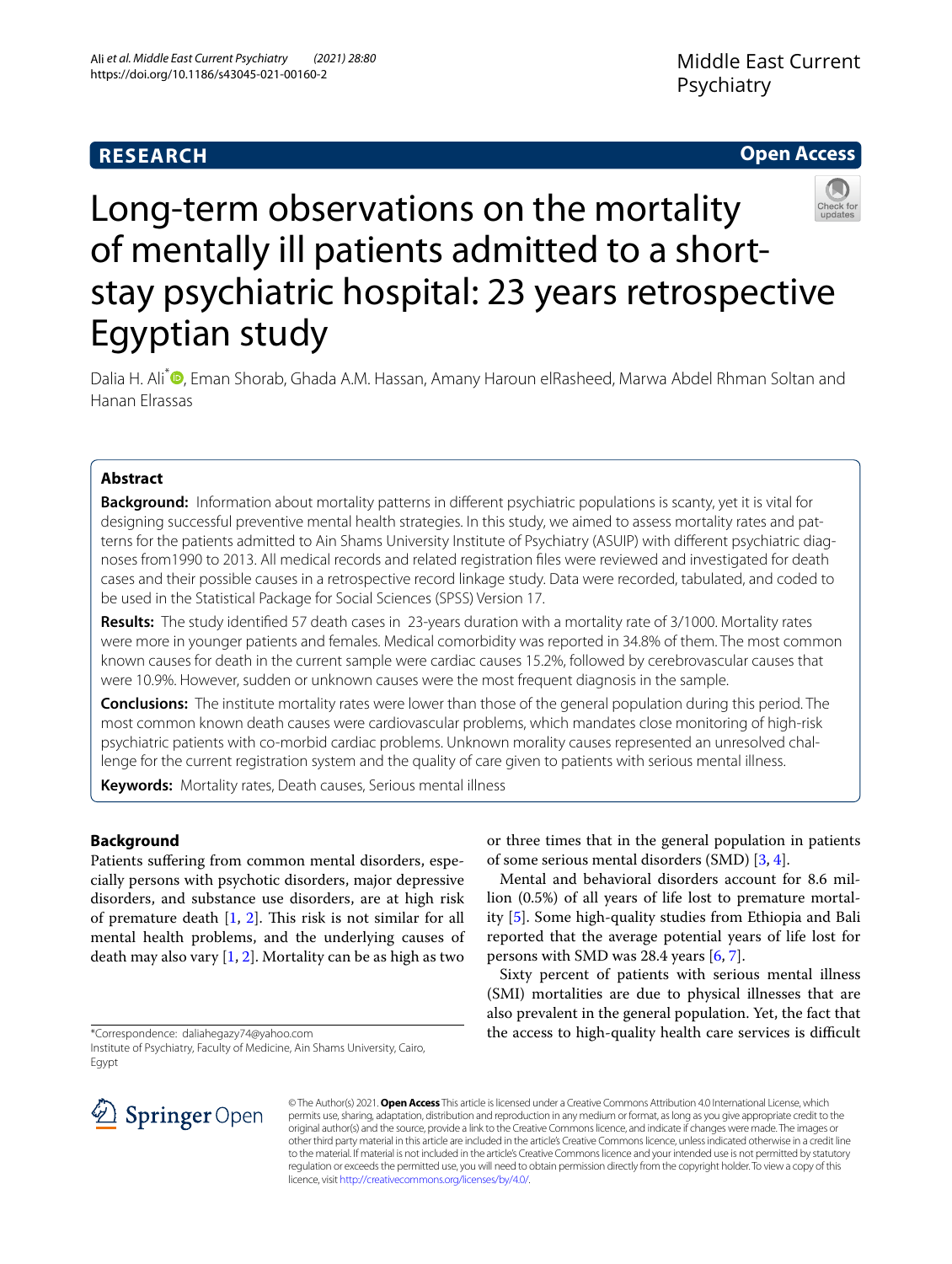for those population negatively impacted their medical outcome [\[8,](#page-5-7) [9](#page-5-8)].

In Egypt, there is a lack of published data on the state of health, morbidity, and mortality of people with serious mental illness, both on the community and the mental health hospital level. This retrospective record linkage study aimed to assess mortality rate, medical comorbidities, and death causes when possible for the patients admitted to the Institute of Psychiatry, Ain Shams University, from its opening 1990, till the end of 2013.

#### **Methods**

#### **Study cohort**

All data were collected retrospectively from Ain Shams University Institute of Psychiatry (ASUIP) files. The institute is a WHO collaborative center for research and training that provides 3 years of a residency program in neuropsychiatry and training program for a master and doctorate degree in psychiatry. It is a short-stay psychiatric hospital, where admitted patients stay between 1 and 2 months. It contains 105 beds for inpatient admission services in addition to outpatient clinics that cover all psychiatric domains 4 days a week (about 80 patients/ day).

The institute is located in eastern Cairo and serves both urban and rural areas, middle, and low social class population. It is in the catchment area for more than 20 million inhabitants.

Research Ethics Committee of the faculty of medicine at Ain Shams University approved the study proposal. A well-trained team on data collection and data categorization reviewed ASUIP inpatient registration system database and medical records in October 2013 and for 3 months. From 17,562 fles (4395 females and 13167males) of adult inpatient admissions for serious mental health conditions, between 1990 and 2013, mortality reports saved in Ain Shams University Hospital's health care system and ASUIP registration system identifed 57 death events for the same period. Needed data analysis was completed for 46 death event fles. Eleven fles were discarded and excluded from the study due to missing data.

#### **Procedure**

#### *Collected data were subjected to the following*

All information in the patients' fles, including mortality reports, were reviewed and examined manually and categorized by a trained team member. The data included patients' socio-demographic characteristics and admission psychiatric diagnoses, according to ICD-10, categorized in the main groups. Schizophrenia, schizoafective, delusional, and other non-organic psychotic disorders, and acute psychotic episodes were grouped under psychotic disorders. We collected data about patients; last admission in days, co-morbid medical conditions and lab investigations results, psychotropic medications given in the incident-related episode and its doses, ECT (electroconvulsive therapy) regimen if was given and any reported complications, investigation and interventions before death together with features of the incident, and the number of consultations to other specialties before the death incident, consultations done, plan of management followed at that time (as transfer to a general medical hospital, emergency, or conservative management).

## *Information about mortality causes for cases was coded and divided into fve main categories*

- Unknown and sudden causes: for those who died without reporting any new medical complications in the last week before death or died before proper medical examination and investigation of the case.
- Cardiac causes: for cases of cardiovascular complications, i.e., heart failure or myocardial infarction prior to the death event.
- Neurological causes: in cases of cerebrovascular stroke, delirium, or encephalitis.
- Other medical causes: This group included cases with respiratory failure, renal failure, concurrent infection, and metabolic causes.

Mortality rates over the 23 years were calculated and recorded. The general mortality rate in Egypt at the same period was also recorded for analytical reasons.

#### **Statistical analysis**

All the data was recorded, tabulated, and transferred on Statistical Package for Social Sciences (SPSS) Version 17. For descriptive data, we used means and standard deviation (SD). Quantitative data were analyzed using a *t* test. Pearson's chi-square and cross-stab for analysis and relation of categorical variables  $(X^2)$ . *P* value< 0.05 was used to indicate the level of signifcance.

#### **Results**

#### **Characteristics of the study population**

In 23 years, 17,562 patients were admitted, 13,167 male patients, and 4395 females. Fifty-seven patients died during this period, 46 of them had complete fles, and 11patients had incomplete records.

The calculated total mortality rate in the study period was  $3/1000$ . The mortality rate in females was significantly higher than males 6/1000 (26/4395) and 2/1000  $(20/13167)$ , respectively. This significant difference was not evident in other clinical variables as age, comorbidity, vital data, and medication, *P* value< 0.05 (Table [1](#page-2-0) and [2\)](#page-2-1).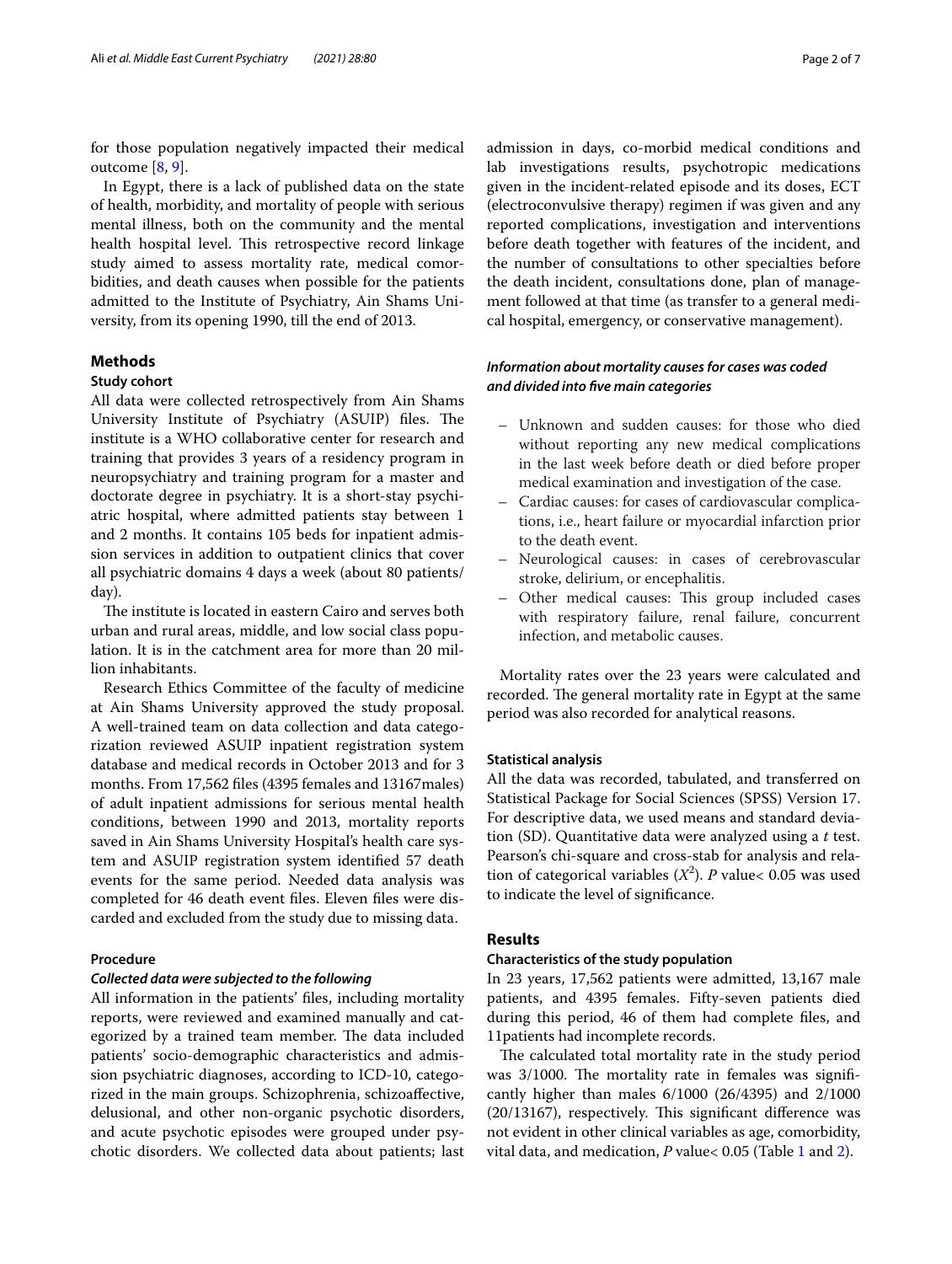<span id="page-2-0"></span>**Table 1** Sample socio-demographic and clinical characteristics

| The study sample                    |                | $N = 46$        |
|-------------------------------------|----------------|-----------------|
| Age in years                        | $M\pm SD$      | 42.2 $\pm$ 14.7 |
|                                     | Range          | $20 - 81$       |
| Age per gender                      | Male           | 41.4 $\pm$ 14.5 |
|                                     | Female         | $42.8 \pm 15.1$ |
| Reported deaths in 23 years         | <b>Males</b>   | 20 (43.5%)      |
|                                     | <b>Females</b> | 26 (56.5%)      |
| Number of admission in 23 years     | <b>Males</b>   | 13.167          |
|                                     | <b>Females</b> | 4395            |
| Duration of hospitalization in days | M±SD           | 11.5 $\pm$ 14.7 |
|                                     | Range          | $1-90$ days     |
| Die in the first week               |                | 28 (60.8%)      |

<span id="page-2-1"></span>**Table 2** Sample diagnostic categories and medical comorbidities

| <b>Diagnosis</b>                     |                         | $Total = 46$ |
|--------------------------------------|-------------------------|--------------|
| Dementia                             |                         | $2(4.3\%)$   |
| Substance use disorder               |                         | $1(2.2\%)$   |
| Psychotic                            |                         | 14 (30.4%)   |
| Bipolar affective disorder (Manic)   |                         | $9(19.6\%)$  |
| <b>Major depression</b>              |                         | 15 (32.6%)   |
| Catatonia                            |                         | 3(6.5%)      |
| <b>Aggression for investigations</b> |                         | $2(4.3\%)$   |
| <b>Medical co-morbidity</b>          | No co-morbidity         | 26 (56.5%)   |
|                                      | One co-morbidity        | 16 (34.8%)   |
|                                      | Multiple co-morbidities | 4 (8.7%)     |

In the studied sample, the most common psychiatric diagnosis was depression which is 15 (32.6%) patients followed by the psychotic disorder group (schizophrenia and schizoafective, delusional disorders) which is 14 (30.4%) patients. More than half of the sample has no history of medical comorbidity 26 (56.5%) (Table [2\)](#page-2-1).

The total number of deaths in 23 years (study duration) was 57. Data of 46 deaths are represented in Table [2](#page-2-1). As observed, 20 (43.5%) patients received typical antipsychotic, while 4 (8.7%) received atypical antipsychotics (APD). Four (8.7%) patients received antidepressant medications. Moreover, 24 (52.2%) patients received polypharmacy versus 19 (41.3%) received monotherapy, and 3 (6.5%) patients stopped treatment for medical reasons (Table [3](#page-3-0)).

### **Medical complications and lab results recorded before the death event**

Patients' medical records showed that patients were submitted to medical examination and routine investigations on admission, including CBC, liver, renal function, and RBS. 19.6% of the sample showed abnormal lab results in more than one domain.

Disturbed vital data (blood pressure and heart rate) and fever were the most frequently reported complications 34 (73.9%) and 21 (45.7%), respectively. No reported complications prior to death in 19.6% of the sample. 86.8% of the sample did not report drug complications.

Medical consultation and interventions 1 week before the death incident were reported in 19 (41.3%) patients. Conservative management procedures were evident in 9 (19.6%) of patients, while transfer to specialized medical department and ICU was reported in 10 (21.7%) patients. Twenty-one (45.7%) patients received ECT and 2 (4.4%) of them reported complications as shown in Table [4.](#page-4-0)

#### **Correlation study data**

#### *Death cause in relation to patients' mean age*

Younger mean ages were noted in the sudden unexplained death (SUD) group with a mean of  $39.1 \pm 11$ . Older mean ages were noted in the cardiac cause group with a mean of  $47.8 \pm 9.6$ , as shown in Table [5](#page-4-1).

#### *Polypharmacy and cause of death*

Comparing diferent causes of death in relation to the type of drug revealed no signifcant diference as *P* was 0.502. Similarly comparing diferent causes of death in relation to pharmacotherapy (monotherapy versus polypharmacy) revealed no signifcant diference of 0.066  $(Table 6)$  $(Table 6)$ .

#### **Discussion**

Historical data have always been focusing on over-estimating the rate of unnatural deaths in inpatient populations with SMD (suicide, accidents, and homicides). It is known that the mortality gap cannot be attributed to this alone  $[10]$  $[10]$ . The linked data from mental and physical health services reported that the excess deaths were attributable to physical illnesses in over three-quarters of cases [[10\]](#page-5-9). More attentive checks for psychiatric patient's physical illness, side efects of medications, and suicidal tendencies can take mortality rates to lower limits.

In this study, retrospective data analysis for 17,562 patient fles, admitted to ASUIP during this period, revealed a mortality rate of 0.32%. 56.5% of the reported death cases were female patients. The general mortality rate in Egypt in the same period between 1990 and 2013 was 6.2 to 6.9 per 1000 population  $[11]$  $[11]$ . In other words, in this study mortality rate was nearly half the national reported average by the National Center for Health Statistics (NCHS) Public Health Surveillance, Population demographic reports 2015 [\[12\]](#page-6-0).

Hewer and his colleagues reported higher inpatient mortality rates (1.38%) in German psychiatric hospitals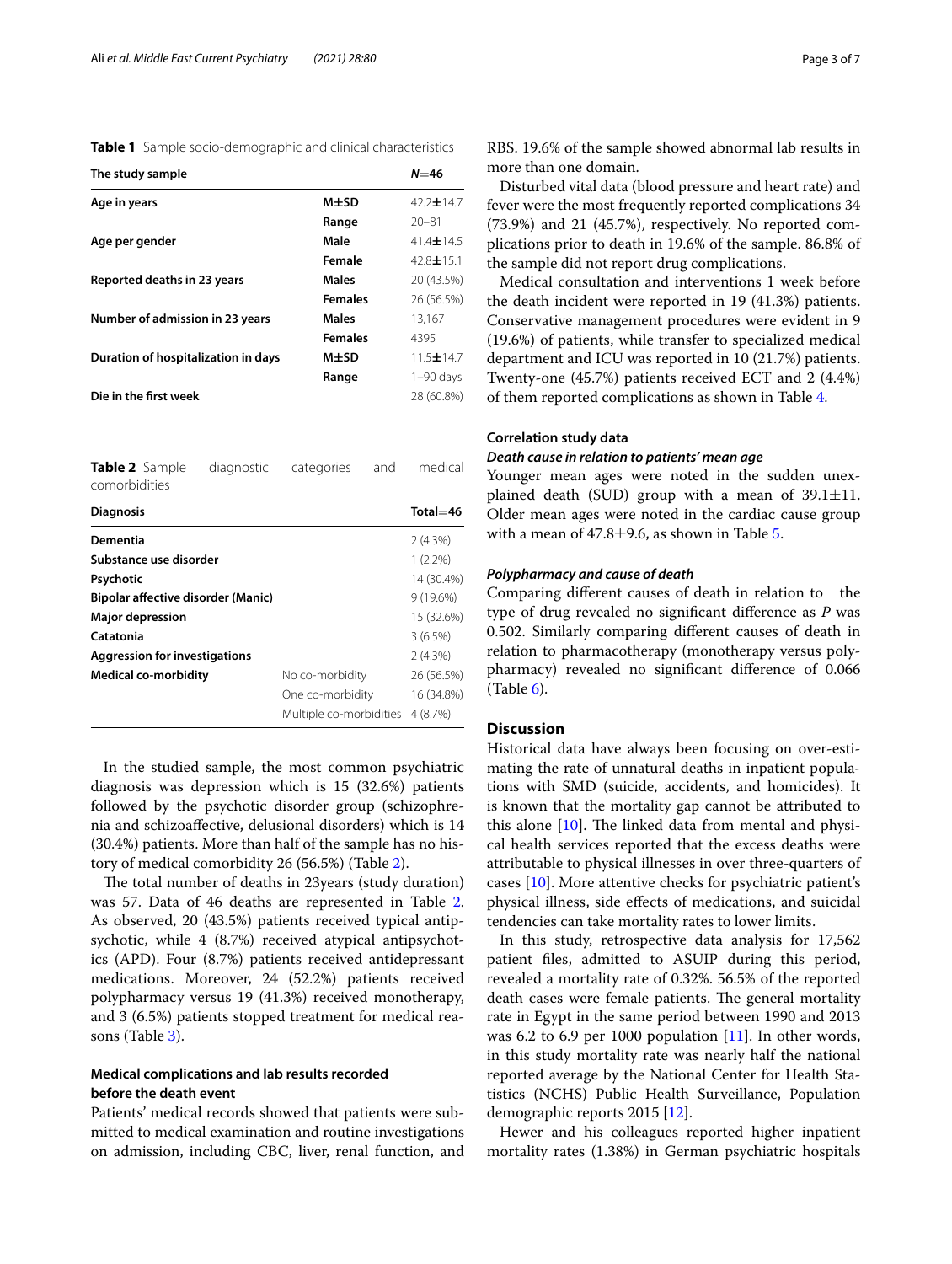|                              | Number of<br>admission |                | <b>Deaths</b>  | Type of drug    |              |                |                     |  |
|------------------------------|------------------------|----------------|----------------|-----------------|--------------|----------------|---------------------|--|
|                              |                        |                | <b>Typical</b> | <b>Atypical</b> | ADD          | Polypharmacy   | No<br>treatment     |  |
| 1990                         | 193                    | $\overline{2}$ | $\sqrt{2}$     | 0               | $\mathbf 0$  |                | 0                   |  |
| 1991                         | 731                    | 3              | $\mathbf 0$    | $\mathbf{0}$    | $\mathbf{0}$ |                | 2                   |  |
| 1993                         | 605                    |                |                | 0               | $\mathbf{0}$ | $\mathbf{0}$   | 0                   |  |
| 1994                         | 705                    | 5              | 2              | $\mathbf{0}$    | $\mathbf{0}$ | 3              | 0                   |  |
| 95                           | 872                    | 7              | 4              | 0               |              | 3              | 0                   |  |
| 96                           | 716                    | 2              | $\overline{2}$ | $\mathbf{0}$    | $\Omega$     | 2              | 0                   |  |
| 98                           | 748                    | 4              | $\overline{4}$ | $\mathbf{0}$    | $\Omega$     |                | $\Omega$            |  |
| 99                           | 733                    | 9              | $\overline{2}$ | 0               | $\mathbf{0}$ |                |                     |  |
| 2000                         | 670                    | $\overline{2}$ | $\overline{2}$ | $\mathbf 0$     | $\circ$      | $\overline{2}$ | $\Omega$            |  |
| 2001                         | 727                    |                |                |                 |              |                |                     |  |
| 2002                         | 688                    | 7              |                | $\overline{2}$  | $\mathbf{0}$ | 5              | 0                   |  |
| 2003                         | 747                    | $\overline{2}$ | $\mathbf{0}$   |                 | $\mathbf{0}$ |                | 0                   |  |
| 2004                         | 861                    | 1              |                |                 |              |                |                     |  |
| 2005                         | 8985                   | 3              |                |                 |              |                |                     |  |
| 2006                         | 840                    |                |                |                 |              |                |                     |  |
| 2007                         | 974                    |                | $\mathbf{0}$   | $\mathbf{0}$    |              |                | $\circ$             |  |
| 2008                         | 668                    | 2              | $\mathbf{0}$   |                 |              |                | 0                   |  |
| 2009                         | 691                    |                |                |                 |              |                |                     |  |
| 2010                         | 615                    |                | $\mathbf{0}$   | 0               | $\Omega$     |                | $\circ$             |  |
| 2012                         | 861                    |                | $\mathbf 0$    | 0               |              | $\Omega$       | 0                   |  |
| 2013                         | 636                    |                | 0              | 0               | $\circ$      |                | $\mathsf{O}\xspace$ |  |
| Total Number of<br>admission | 17562                  | 57             | 20             | 4               | 4            | 24             | 3                   |  |

#### <span id="page-3-0"></span>**Table 3** Types of drugs, number of deaths, and admissions/year

*NB* missing data for 11 deaths, exclude years with zero mortality

[[13\]](#page-6-1). Khamker and his colleagues reported near figure (1.47%) in a South African psychiatric hospital [\[14](#page-6-2)]. Although persons with SMD are dying younger than the general population globally, there is an emerging consensus that the majority of excess mortality is due to poor physical health, with cardiovascular disease as the primary cause of death [[15\]](#page-6-3).

Applying high standards and best practice guidelines in assessment and monitoring patients' physical and mental conditions as in the case of ASUIP, in addition to the restricting admission criteria excluding organic mental disorders unless well investigated and controlled, kept inpatients mortality rates to lower limits.

Rare studies were directed toward the analysis of mortality rates diferences between long and short-stay mental health hospitals, but considering that ASUIP is a short-stay hospital, excluded other involved mortality causes related to long hospital admissions.

In agreement with other studies showed higher death rates in younger patients  $(42.2 \pm 14.7)$  years  $[16-18]$  $[16-18]$  $[16-18]$ . Nevertheless, it came to the contrary to other studies that reported higher mortality in older age groups 50 and 70 years, respectively  $[14, 13]$  $[14, 13]$  $[14, 13]$  $[14, 13]$ . This variation could be attributed to the younger age of admission in ASUIP versus older age ranges of patients, with organic mental diseases in other studied settings. This age range was much younger than the mean age of death in general population as general mortality rate in Egypt in 2013 was 70.8 years [\[19](#page-6-6)].

In this study, the number of admitted female patients in ASUIP was less than half the number of admitted males during the same period. Despite the data showed no statistically signifcant diferences in both sexes in clinical variables, female patients had a higher mortality rate 6/1000 versus 2/1000 in males. Similarly, other studies reported slightly higher female mortality rates [[13](#page-6-1), [17,](#page-6-7) [20\]](#page-6-8). However, other studies failed to fnd diferences among females and males [\[16](#page-6-4)] or even found a reversed male-female ratio with more reported male mortality [[14\]](#page-6-2).

The mean duration of hospitalization in ASUIP was  $11.5\pm 14.7$  days, with a range of 1–90 days. In contrast, previous studies reported that a more extended admission period was associated with inpatient death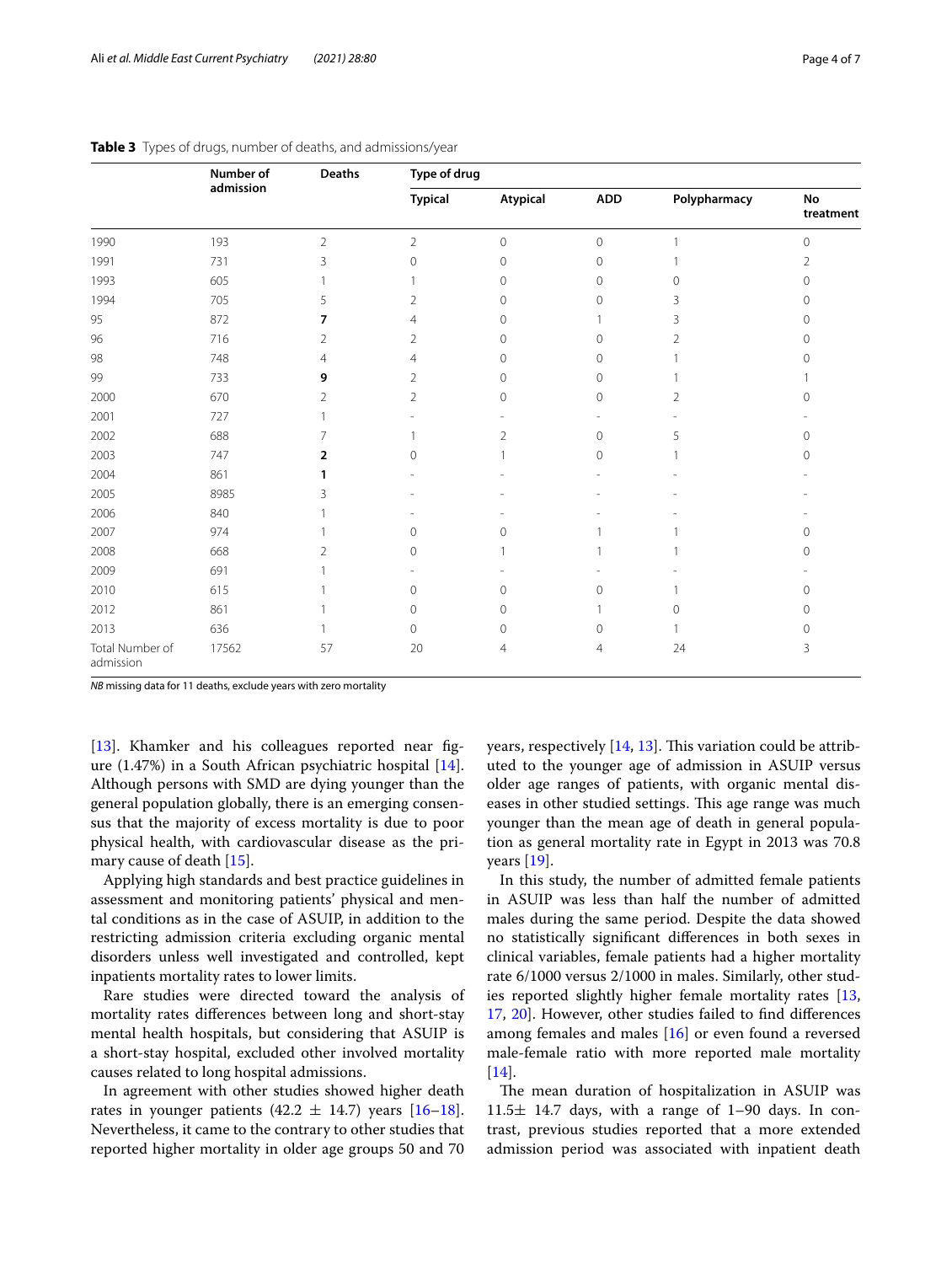<span id="page-4-0"></span>**Table 4** Dead cases reported complications and lab results during the admission period

| <b>Type of complication</b>                          |                        | Frequency (%) |
|------------------------------------------------------|------------------------|---------------|
| <b>No complications</b>                              |                        | 9 (19.6%)     |
| <b>Cardiac complications</b>                         |                        | 13 (28.3%)    |
| <b>Neurological complications</b>                    | CVS                    | 6 (13%)       |
|                                                      | <b>Delirium</b>        | 17 (37%)      |
| Disturbed vital data (blood pressure and heart rate) |                        | 34 (73.9%)    |
| Fever                                                |                        | 21 (45.7%)    |
| <b>Infection</b>                                     |                        | 10 (21.7%)    |
| <b>Complications due to ECT</b>                      |                        | $2(4.4\%)$    |
| More than one complication                           |                        | 10 (21.7%)    |
| <b>Complication of drugs</b>                         | No                     | 40 (86.8%)    |
|                                                      | <b>NMS</b>             | $1(2.2\%)$    |
|                                                      | Delirium               | $1(2.2\%)$    |
|                                                      | Cardiac                | $2(4.4\%)$    |
|                                                      | <b>Agranulocytosis</b> | $1(2.2\%)$    |
|                                                      | Constipation           | $1(2.2\%)$    |
| <b>Lab results</b>                                   | Frequency (%)          |               |
| No abnormalities in lab                              | 21 (45.7%)             |               |
| Impaired renal function                              | 4(8.7%)                |               |
| <b>Impaired liver function</b>                       | $1(2.2\%)$             |               |
| <b>Impaired FBS</b>                                  | 2(4.3%)                |               |
| <b>High ESR</b>                                      | $1(2.2\%)$             |               |
| <b>Electrolyte disturbances</b>                      | 3(6.5%)                |               |
| More than one abnormalities                          | 9 (19.6%)              |               |
| Agranulocytosis                                      | $1(2.2\%)$             |               |
| Low hemoglobin level                                 | $4(8.6\%)$             |               |
|                                                      |                        |               |

*CVS* cerebrovascular stroke, *FBS* fasting blood sugar, *ESR* erythrocyte sedimentation rate, *NMS* neuromalignant syndrome

<span id="page-4-1"></span>**Table 5** Study sample death causes and mean age

| Cause of death            |                        | $N = 46$      |
|---------------------------|------------------------|---------------|
| SUD or unknown            | Ν                      | 19 (41.3%)    |
|                           | Mean age $(M+/-SD)$    | $39.1 + 11$   |
| <b>Neurological (CVS)</b> | Ν                      | $5(10.9\%)$   |
|                           | Mean age ( $M\pm SD$ ) | $41.7 + 18.3$ |
| Cardiac                   | Ν                      | 7(15.2%)      |
|                           | Mean age ( $M\pm SD$ ) | $47.8 + 9.6$  |
| Other medical             | Ν                      | 15 (32.6%)    |
|                           | Mean age ( $M\pm SD$ ) | $40+96$       |
|                           |                        |               |

*SUD* sudden unexplained death, *CVS* cerebro-vascular stroke, *other medical* renal failure, respiratory, bleeding, metabolic, and septicemia

incidence. However, it is worth mentioning that Khamker and colleague's study reported that 25% of the death incidence occurred in the frst month of admission [\[14](#page-6-2)].

Major depression (32.6%) followed by schizophrenia (30.4%) were the most frequent diagnoses with reported mortality, while substance use disorder was

| Type of pharmacotherapy Polypharmacy |  |       | Monotherapy   | Total |
|--------------------------------------|--|-------|---------------|-------|
| <b>SUD or unknown</b>                |  |       | 12            | 19    |
| <b>Neurological (CVS)</b>            |  | 5     | 0             | 5     |
| Cardiac                              |  | 4     | $\mathcal{P}$ | 6     |
| Other                                |  | 8     | 5             | 13    |
| Total                                |  | 24    | 19            | 43    |
| Γ<br>Sig                             |  | ζ     |               |       |
| Sig                                  |  | N 066 |               |       |

<span id="page-4-2"></span>**Table 6** Causes of death and type of pharmacotherapy among

the sample

Other (renal, respiratory, bleeding, metabolic, septicemia, overdose)

least frequent in the current study. Similar fndings were detected in West Africa institute, in their cohort, schizophrenia (26%), and major depression (25%) constituted the main psychiatric diagnoses at the time of admission [\[17](#page-6-7)]. Hewer and his colleagues found that organic mental disorder had a high mortality risk [\[13](#page-6-1)].

Natural causes were the primary etiology of death among psychiatric patients, and their rates difer in diferent studies [\[14](#page-6-2)]. Consistently, in this study, natural death causes were responsible for all cases with a known and unknown causes. Cardiac complications were implicated in most of the death reports, followed by cerebrovascular accidents. Other death causes, which include renal failure, respiratory complications, bleeding, metabolic problems, septicemia, and drug intoxication, were involved in more than a quarter of the morality. Cases of patients who died without reporting any new medical complications in the last week before death or died before proper medical examination and investigation were counted as a separate group not under cardiac death causes group, despite that the registered cause of death in their death report was a sudden circulatory system failure. Sudden or unknown causes of death were reported in 41.3% of the sample. The high rate of disturbed vital data reported in the current study may raise the question about cardiac causes as a possible hidden cause of death in those cases [\[21,](#page-6-9) [22](#page-6-10)].

Cardiovascular causes were the most reported natural cause of death in psychiatric inpatients in previous diferent studies [[16,](#page-6-4) [23\]](#page-6-11). Increased risk of cardiovascular diseases in psychiatric patients could be explained as a result of the use of antipsychotic drugs, psychosocial deprivation, and sedentary lifestyle as excessive smoking and physical inactivity [[14](#page-6-2), [21,](#page-6-9) [22](#page-6-10)]. Furthermore, cardiovascular causes could be the leading cause of sudden unknown deaths of psychiatric patients [[24](#page-6-12)]. Interestingly, the main known causes of mortality in psychiatric inpatients difer in diferent populations.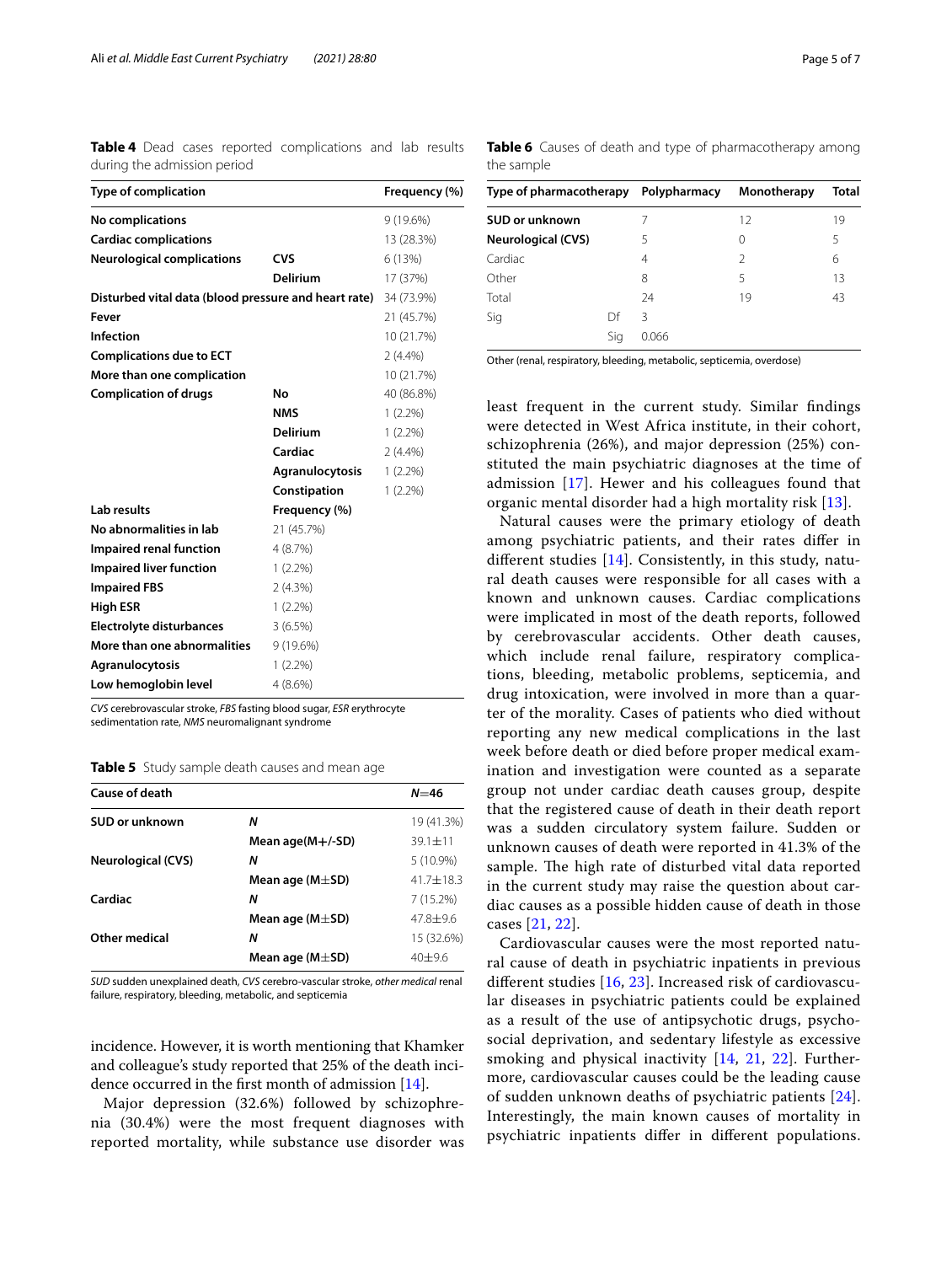Diferent death causes can explain part of that in a particular general population, as in the case of inconvenient socioeconomic factors and level of medical care in some communities and prevalence of infections or other endemic diseases in others. Infections were the most common natural cause of death in Singapore, South, and West Africa studies [\[14](#page-6-2), [17](#page-6-7), [20](#page-6-8)].

Remarkably, unnatural causes of mortality, such as suicide and injuries, were not reported in the current study. In contrast, suicide was the main unnatural cause reported by other studies [[16\]](#page-6-4). Factors as the close follow-up of patients, short-stay hospitalization, proper medical care, and use of ECT could explain this fnding.

The present study had some limitations, including incomplete files during registration, difficulty to access, and the improper documentation of some critical clinical data in patients' medical records, a high percentage of unknown death causes. The absence of essential comparative statistics data in this study was due to the lack of information about mortality patterns in patients with mental illness in the Egyptian community and in the Arab countries. This limitation should direct mental health planners and other stakeholders' efforts toward extensive epidemiological research projects, and the adoption of more functional registration systems. In addition to applying best practice guidelines in providing medical and mental health services to this population.

#### **Conclusions**

This study detected lower mortality rates compared to the general population. The most common known causes involved in patients mortality were cardiovascular diseases. Thus, close monitoring for psychiatric inpatients at high risk of cardiovascular complications is warranted. Interestingly also, this study highlighted patients with severe mental disorder needs for a more accessible and comprehensive, community-based, prevention, identifcation, and intervention medical care programs that address their physical and mental health [\[25\]](#page-6-13).

#### **Abbreviations**

ASUIP: Ain Shams University Institute of Psychiatry; SUD: Sudden unexplained death; CVS: Cerebro-vascular stroke; ECT: Electroconvulsive therapy; FBS: Fasting blood sugar; ESR: Erythrocyte sedimentation rate; NMS: Neuro-malignant syndrome.

#### **Acknowledgements**

None.

#### **Authors' contributions**

HE, DH, and ESH analyzed the data and interpreted it. GH, AH, and MS suggested the topic and shared in the methodology and interpretation. DH and HE searched for the resources and were the main contributors in writing the manuscript. The authors read and approved the fnal manuscript for submission.

#### **Funding**

None.

#### **Availability of data and materials**

Not applicable.

#### **Declarations**

#### **Ethics approval and consent for participate**

The study protocol was approved by the Ethics and Research Committee of the Institute of Psychiatry, Faculty of Medicine, Ain Shams University. The committee's reference number is not available. Patients' written consents for participation were included in the patient fles as a routine procedure of their admission process in the institute. Patients approve that their data can be used later for scientifc purposes.

#### **Consent for publication**

Not applicable.

#### **Competing interests**

The authors declare that they have no competing interests.

Received: 3 October 2021 Accepted: 19 October 2021

#### **References**

- <span id="page-5-0"></span>Björkenstam E, Ljung R, Burström B, Mittendorfer-Rutz E, Hallqvist J, Weitoft GR (2012) Quality of medical care and excess mortality in psychiatric patients: a nationwide register-based study in Sweden. BMJ Open 2:e000778. [https://doi.org/10.1136/bmjopen-2011-000778.](https://doi.org/10.1136/bmjopen-2011-000778)
- <span id="page-5-1"></span>2. Ajetunmobi O, Taylor M, Stockton D, Wood R (2013) Early death in those previously hospitalized for mental healthcare in Scotland: a nationwide cohort study, 1986–2010. BMJ Open 3(7) [PMC free article][PubMed] [Google Scholar]
- <span id="page-5-2"></span>3. Harris EC, Barraclough B (1998) Excess mortality of mental disorder. Br J Psychiatry 173:11–53.<https://doi.org/10.1192/bjp.173.1.11>
- <span id="page-5-3"></span>4. Ran E, Rouillon F, Loze JY, Casadebaig F, Philippe A, Vitry F et al (2009) Cancer mortality in patients with schizophrenia: an 11-year prospective cohort study. Cancer 115:3555–3562 [PubMed]
- <span id="page-5-4"></span>5. Whiteford HA, Degenhardt L, Rehm J et al (2013) Global burden of disease attributable to mental and substance use disorders: fndings from the Global Burden of Disease Study. Lancet 382(9904):1575–1586. [https://](https://doi.org/10.1016/S0140-6736(13)61611-6) [doi.org/10.1016/S0140-6736\(13\)61611-6](https://doi.org/10.1016/S0140-6736(13)61611-6) *Epub 2013* Aug 29. Review. PMID:23993280
- <span id="page-5-5"></span>6. Fekadu A, Medhin G, Kebede D, Alem A, Cleare AJ, Prince M et al (2015) Excess mortality in severe mental illness: 10-year population-based cohort study in rural Ethiopia. Br J Psychiatry 206:289–296. [https://doi.](https://doi.org/10.1192/bjp.bp.114.149112) [org/10.1192/bjp.bp.114.149112](https://doi.org/10.1192/bjp.bp.114.149112) [PubMed] [CrossRef ] [Google Scholar]
- <span id="page-5-6"></span>7. Kurihara T, Kato M, Reverger R, Tirta IGR (2011) Seventeen-year clinical outcome of schizophrenia in Bali. EurPsychiatry 26:333. [https://doi.org/10.](https://doi.org/10.1016/j.eurpsy.2011.04.003) [1016/j.eurpsy.2011.04.003](https://doi.org/10.1016/j.eurpsy.2011.04.003) [PubMed] [CrossRef ] [Google Scholar]
- <span id="page-5-7"></span>8. Vreeland B (2007) Bridging the gap between mental and physical health: a multi-disciplinary approach. J Clin Psychiatry 68(4):26–33
- <span id="page-5-8"></span>9. Barbara M 2006. Morbidity and mortality in people with serious mental illness edited by Joe Parks, MD Dale Svendsen, MD Patricia Singer, MD Mary Ellen Foti. National Association of State Mental Health Program Directors (NASMHPD) Medical Directors Council 66 Canal Center Plaza, Suite 302, Alexandria VA 22314 703-739-9333 FAX: 703-548-9517 [www.](http://www.nasmhpd.org) [nasmhpd.org](http://www.nasmhpd.org) .
- <span id="page-5-9"></span>10. Lawrence D, Hancock KJ, Kisely S (2013) The gap in life expectancy from preventable physical illness in psychiatric patients in Western Australia: retrospective analysis of population based registers. BMJ 346. [https://doi.](https://doi.org/10.1136/bmj.f2539) [org/10.1136/bmj.f2539](https://doi.org/10.1136/bmj.f2539) [PMC free article] [PubMed] [CrossRef ] [Google Scholar]
- <span id="page-5-10"></span>11. WHO-EM/HST/225/E 1(2015). Health status - Egypt: World Health Organization. Regional Office for the Eastern Mediterranean Egypt health profle/World Health Organization.